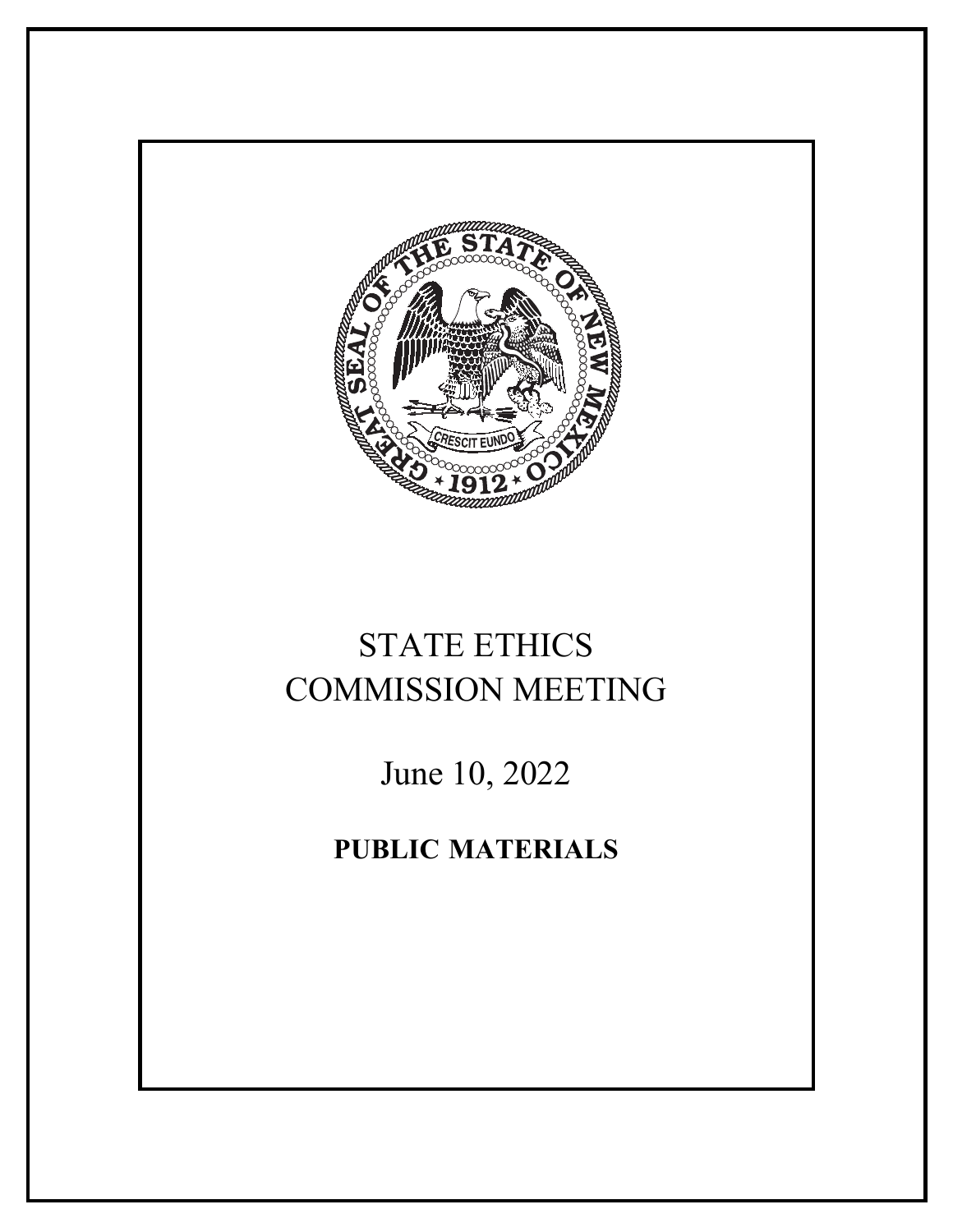# **PUBLIC MATERIALS** TABLE OF CONTENTS

| $(1)$ Agenda for 2022-06-10 Commission Meeting |  |
|------------------------------------------------|--|
| $(2)$ Minutes of 2022-05-11 Commission Meeting |  |
| $(3)$ Advisory Op. 2022-06                     |  |
| (4) Advisory Op. 2022-07                       |  |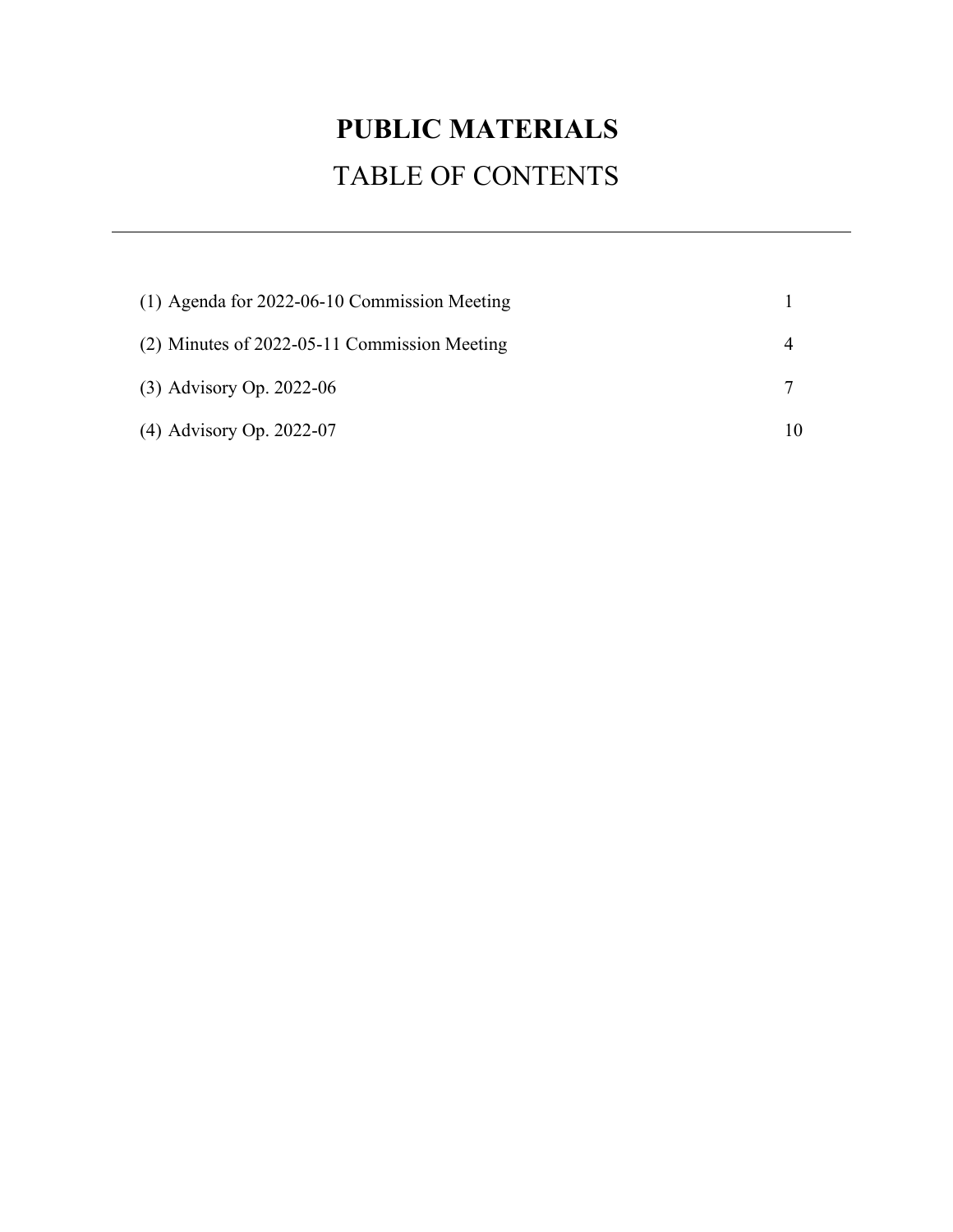

# STATE ETHICS COMMISSION

Hon. William F. Lang, Chair Jeffrey L. Baker, Member Stuart M. Bluestone, Member Hon. Garrey Carruthers, Member Hon. Celia Foy Castillo, Member Ronald Solimon, Member Dr. Judy Villanueva, Member

Friday, June 10, 2022, 9:00 a.m. to 12:00 p.m. (Mountain Time)

## **Public Meeting (via Zoom):**

Join Zoom through internet browser: [https://us02web.zoom.us/j/89881513617?pwd=K2lnVmQ2Mlh0RmdoeGJyUUZPTTZ](https://us02web.zoom.us/j/89881513617?pwd=K2lnVmQ2Mlh0RmdoeGJyUUZPTTZ6UT09)

[6UT09](https://us02web.zoom.us/j/89881513617?pwd=K2lnVmQ2Mlh0RmdoeGJyUUZPTTZ6UT09)

Meeting ID: 898 8151 3617 Dial In Number: (346 248 7799) Password: SEC365 One-tap Dial in Number: +12532158782,,89881513617#,,,,\*058723#

Chairman Lang Calls the Meeting to Order

- 1. Roll Call
- 2. Approval of Agenda
- 3. Approval of Minutes of May 11, 2022 Commission Meeting

| <b>Commission Meeting Items</b> |                                          | <b>Action Required</b> |
|---------------------------------|------------------------------------------|------------------------|
|                                 | 4. Introduction of new staff<br>(Farris) | No                     |
|                                 | 5. Advisory Opinion 2022-06<br>(Branch)  | Yes                    |
|                                 | 6. Advisory Opinion 2022-07<br>(Farris)  | Yes                    |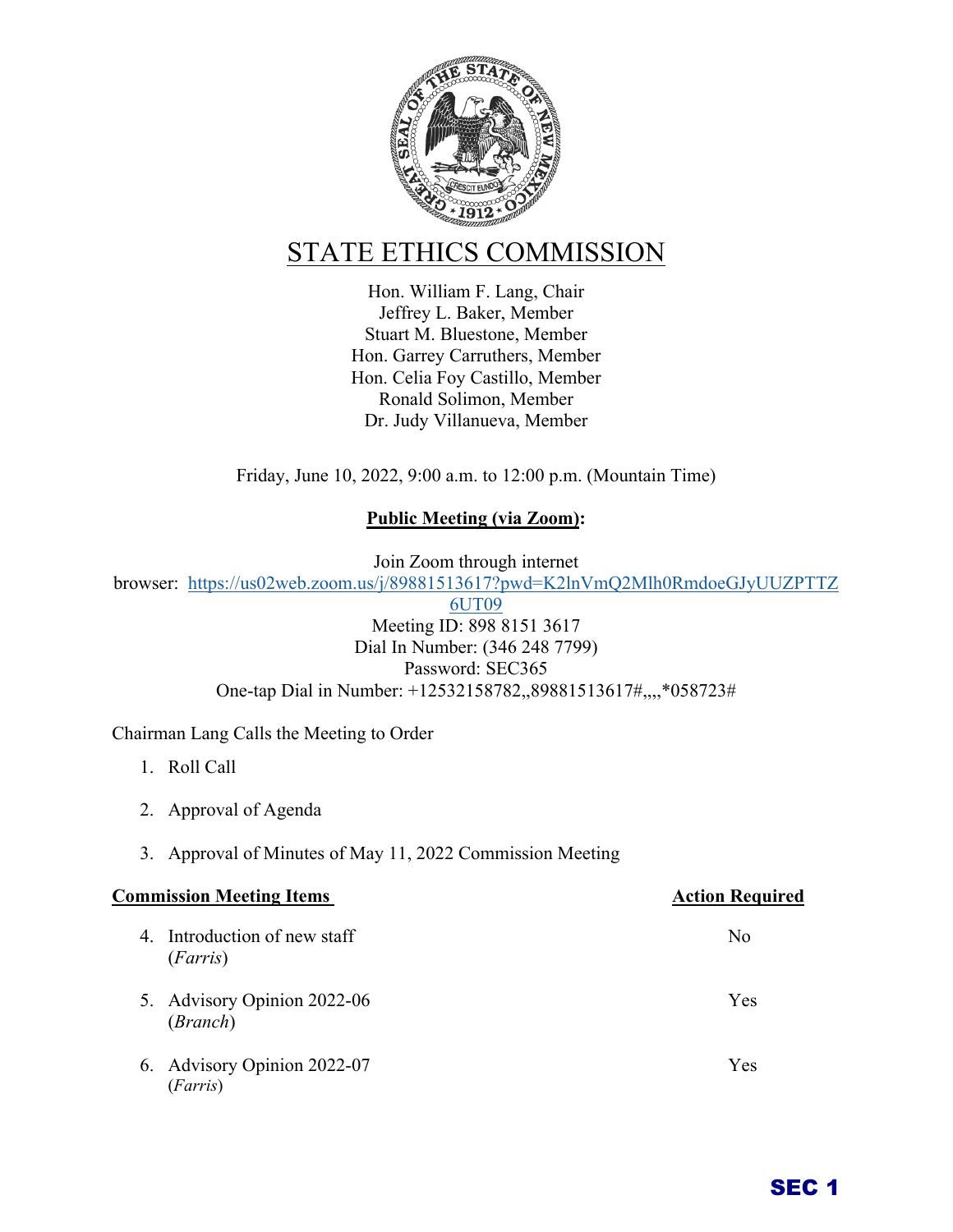7. Overview of 2022 Financial Disclosure Filings No (*Farris*)

#### **Upon applicable motion, Commission goes into executive session under NMSA 1978, §§ 10- 15-1(H)(3) (administrative adjudicatory proceedings) & 10-15-1(H)(7) (attorney client privilege pertaining to litigation)**

- 8. Discussion regarding current and potential litigation:
	- a. *State Ethics Comm'n v. Vargas & Double Eagle Real Estate LLC*, D-202-CV-2021- 06201 (2d Jud. Dist. Ct.)
	- b. *In re State Ethics Commission Petition for Issuance of a Subpoena Duces Tecum Pursuant to NMSA 1978, 10-16G-10(J)*, No. A-1-CA-39841 (N.M. App.), and *Dow v. Martin*, No. S-1-SC-38928 (N.M.)
	- c. Following the Secretary of State's referral under NMSA 1978, Section 10-16A-6(D), potential civil action(s) to enforce the Financial Disclosure Act
- 9. Discussion regarding administrative matters under Revised Uniform Law on Notarial Acts:
	- a. *In re notary public commission of Samaniego*, 2022-NP-03
	- b. *In re notary public commission of Perez*, 2022-NP-05
	- c. *In re rotary public commission of Bratcher f/k/a Stevenson*, 2022-NP-08

#### 10. Discussion regarding administrative matters under State Ethics Commission Act:

- a. Administrative Complaint No. 2022-001
- b. Administrative Complaint No. 2022-004
- c. Administrative Complaint No. 2022-009
- d. Administrative Complaint No. 2022-012
- e. Administrative Complaint No. 2022-013
- f. Administrative Complaint No. 2022-019
- g. Administrative Complaint No. 2022-020
- h. Administrative Complaint No. 2021-012

#### **Upon applicable motion, Commission returns from executive session**

11. Actions on Administrative Complaints Yes (*Farris*)

Administrative Matters under State Ethics Commission Act:

- a. Administrative Complaint No. 2022-001
- b. Administrative Complaint No. 2022-004
- c. Administrative Complaint No. 2022-009
- d. Administrative Complaint No. 2022-012
- e. Administrative Complaint No. 2022-013
- f. Administrative Complaint No. 2022-019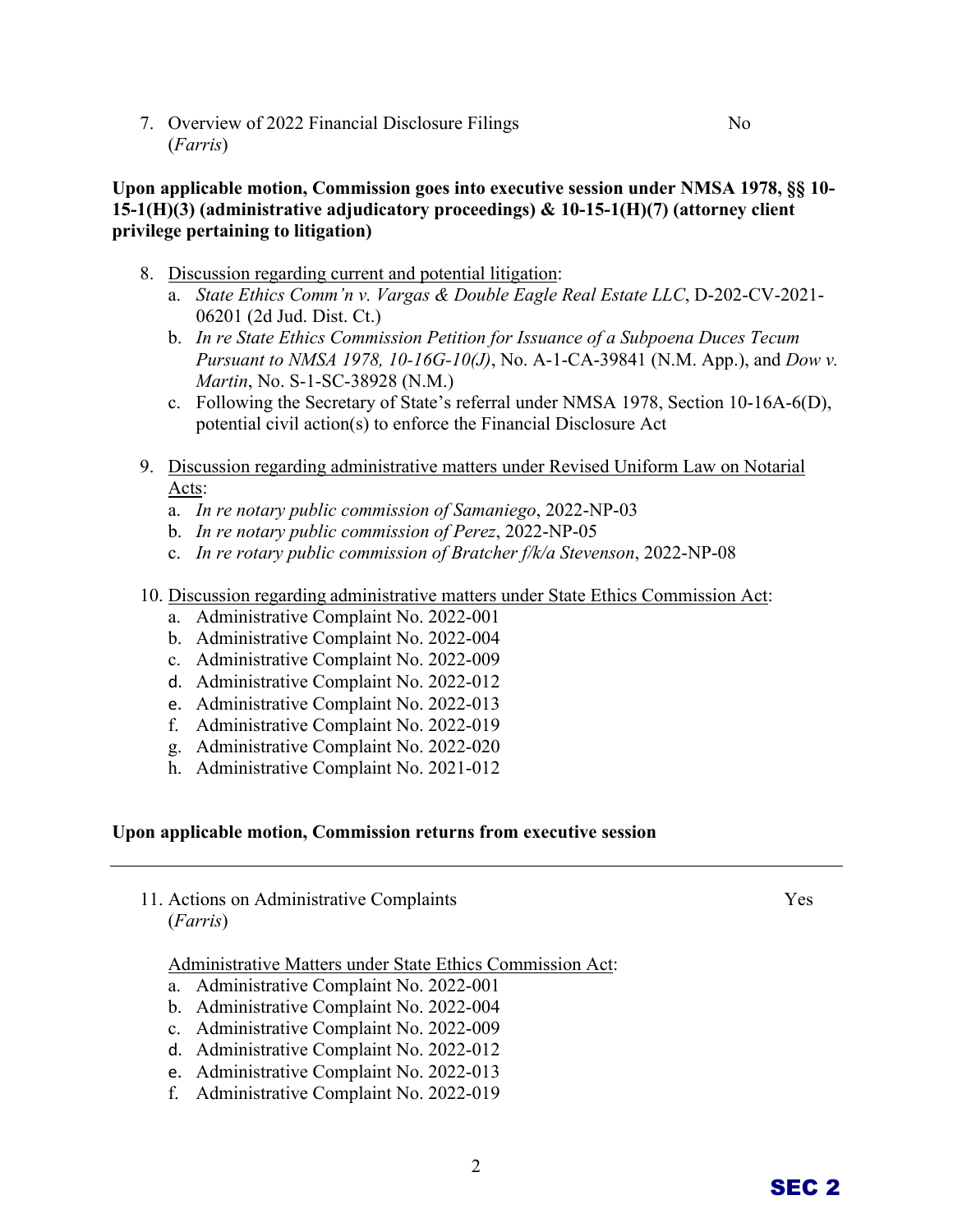g. Administrative Complaint No. 2022-020

Administrative Matters under Revised Uniform Law on Notarial Acts:

- a. *In re notary public commission of Samaniego*, 2022-NP-03
- b. *In re notary public commission of Perez*, 2022-NP-05
- c. *In re rotary public commission of Bratcher f/k/a Stevenson*, 2022-NP-08

| 12. Resolutions related to commission authorization of demand and civil<br>enforcement actions |      |  |  |
|------------------------------------------------------------------------------------------------|------|--|--|
| (Farris)                                                                                       | Yes. |  |  |
| 13. Discussion of next meeting<br>(Lang)                                                       | No   |  |  |
| 14. Public Comment                                                                             | No   |  |  |
| 15. Adjournment                                                                                |      |  |  |

*For inquires or special assistance, please contact Suha Musa at [Ethics.Commission@state.nm.us](mailto:Ethics.Commission@state.nm.us)*

# SEC 3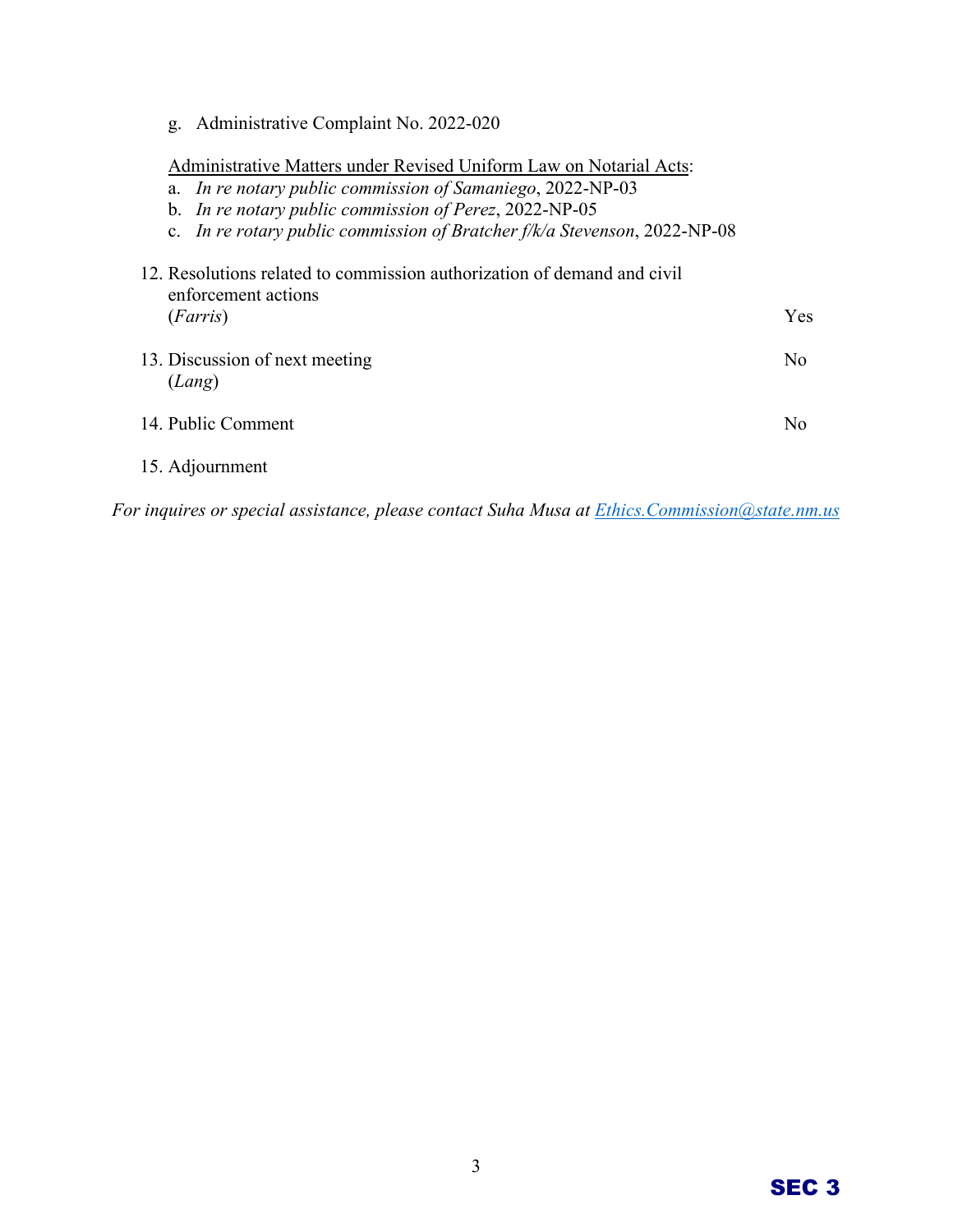**SEC Office 800 Bradbury Dr. SE, Suite 215 Albuquerque, NM 87106**



**Hon. William F. Lang Jeffrey L. Baker Stuart M. Bluestone Hon. Garrey Carruthers Hon. Celia Foy Castillo Ronald Solimon Judy Villanueva**

### **STATE ETHICS COMMISSION**

**Commission Meeting Minutes of May 11, 2022 | 3:00PM-5:00PM**

Virtually Via Zoom [View Recording Here](https://youtu.be/fTaD1bf_IBs)

### **[SUBJECT TO RATIFICATION BY COMMISSION]**

#### **CALL TO ORDER AND ROLL CALL**

The meeting was called to order by Chair Lang. The roll was called; the following Commissioners were present:

Jeffrey Baker, Commissioner Stuart Bluestone, Commissioner Hon. Garrey Carruthers, Commissioner Hon. Celia Foy Castillo, Commissioner Ronald Solimon, Commissioner Judy Villanueva, Commissioner Hon. William Lang, Chair

#### **1. APPROVAL OF AGENDA**

Chair Lang sought a motion to approve the agenda. Commissioner Carruthers moved to approve the agenda; Commissioner Villanueva seconded. Hearing no discussion, Chair Lang conducted a roll-call vote. All Commissioners voted in the affirmative and approved the agenda unanimously.

#### **2. APPROVAL OF APRIL 1, 2022 COMMISSION MEETING MINUTES**

Chair Lang sought a motion to approve the minutes of the April 1, 2022 Commission meeting. Commissioner Baker moved to approve the minutes; Commissioner Villanueva seconded. Hearing no discussion, Chair Lang conducted a roll-call vote. All Commissioners voted in the affirmative and approved the minutes unanimously.

#### **3. APPROVAL OF FY23 OPERATING BUDGET**

Director Farris provided an update on the Commission's FY23 Operating Budget and asked the Commission to ratify the same.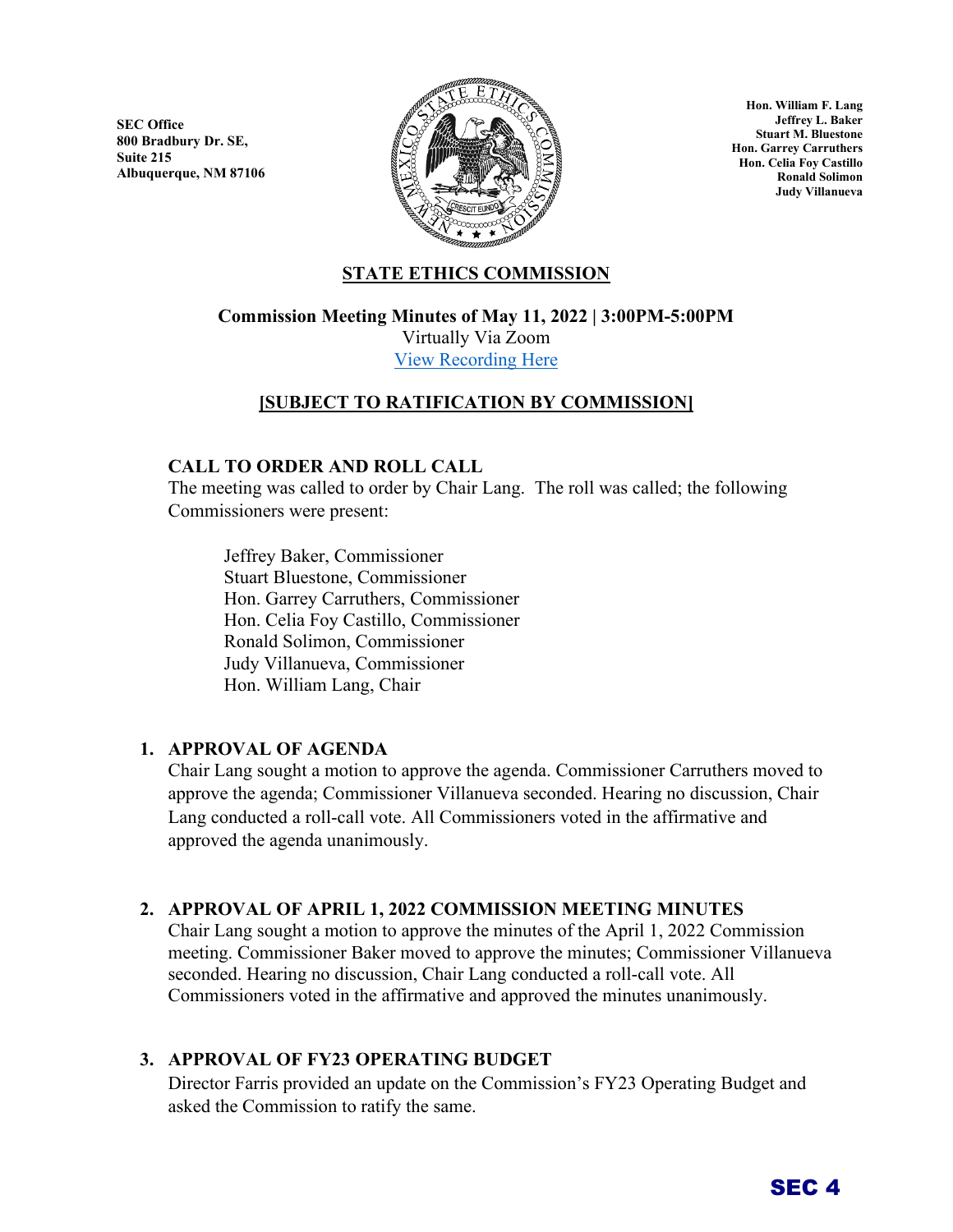Chair Lang sought a motion to approve the FY23 Operating Budget as drafted Commission meeting. Commissioner Carruthers moved to approve the budget; Commissioner Solimon seconded. After a discussion to clarify elements of the operating budget, Chair Lang conducted a roll-call vote. All Commissioners voted in the affirmative and approved the budget unanimously.

#### **4. EXECUTIVE SESSION**

Chair Lang sought a motion to enter executive session under NMSA 1978,  $\S$ § 10-15-1(H)(3) (administrative adjudicatory proceedings) and 10-15-1(H)(7) (attorney-client privilege pertaining to litigation). Commissioner Carruthers moved to enter executive session; Commissioner Baker seconded. Hearing no discussion, Chair Lang conducted a roll-call vote. All Commissioners voted in the affirmative and entered executive session.

#### **---BEGINNING OF EXECUTIVE SESSION---**

The following matters were discussed in executive session:

- Discussions regarding potential civil claims to enforce provisions of the Campaign Reporting Act
- Discussions regarding administrative complaints: - *Whitlock v. Dow*, No. 2020-031

The matters discussed in the closed meeting were limited to those specified in the motion to enter executive session. After concluding its discussion of these matters, the Commission resumed public session upon an appropriate motion.

#### **---END OF EXECUTIVE SESSION---**

#### **5. ACTIONS ON ADMINISTRATIVE CASES**

Director Farris asked the Commission for the following motion(s) on the following administrative case(s):

• **In administrative case 2020-031,** *Whitlock v. Dow***, a motion to authorize staff to petition Judge Martin to issue subpoenas to compel the attendance of witnesses, if ncesssary, in the event of a hearing.**

Commissioner Carruthers moved as stated above; Commissioner Baker seconded as stated above. Chair Lang conducted a roll-call vote. All Commissioners voted in the affirmative and approved the motion.

#### **6. REQUEST FOR ADVISORY OPINION**

#### **Commissioner Carruthers and Chair Lang requested an advisory opinion that addresses the following question:**

*"Under what circumstances is a contribution to a candidate by a limited liability corporation, partnership, corporation, or other business entity attributable to an individual under Section 1- 19-34.7(D) of the Campaign Reporting Act."*

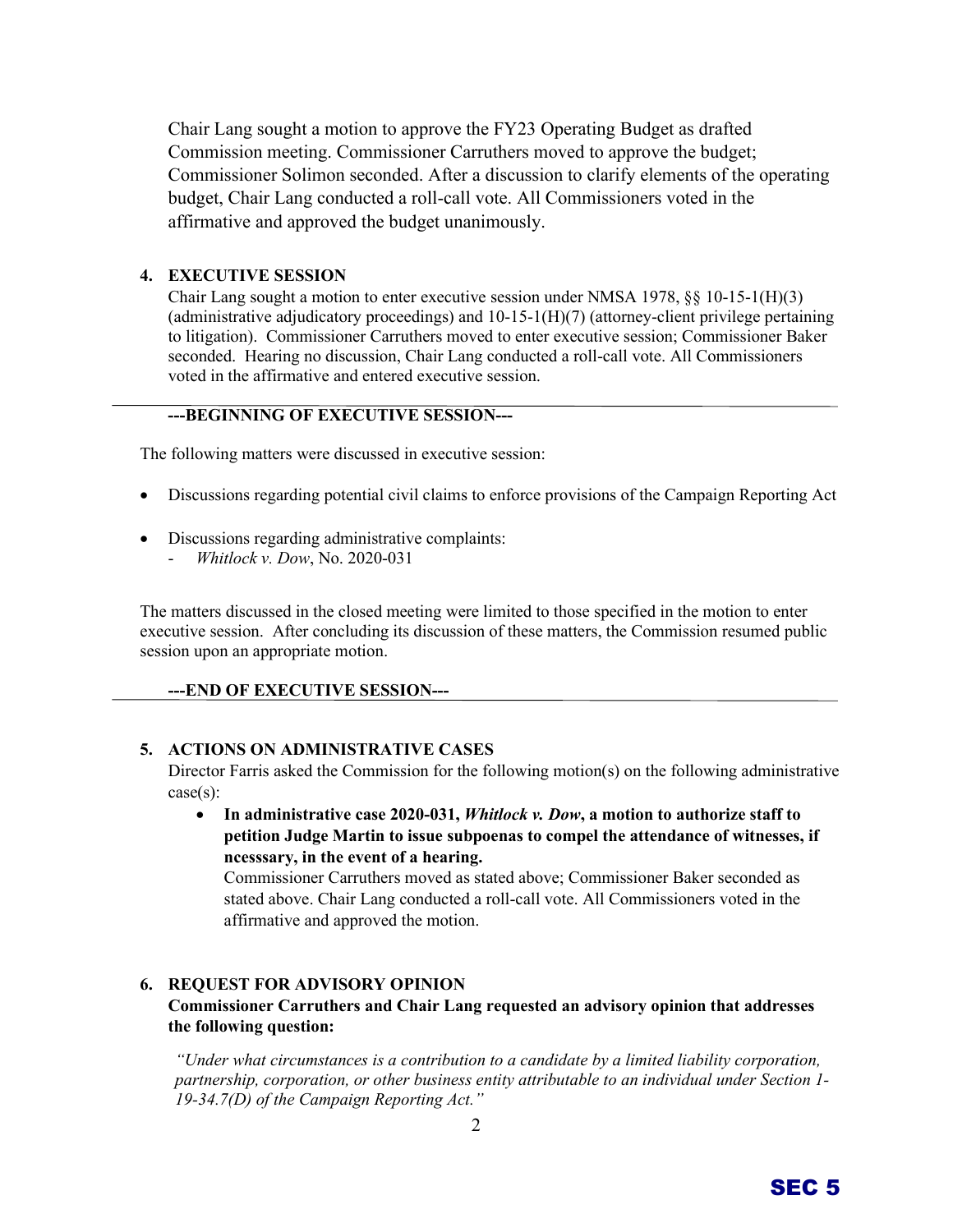#### **7. SELECTION OF NEXT MEETING**

Chair Lang confirmed that the next meeting would take place on June 10, 2022 and would still be virtual.

#### **8. PUBLIC COMMENTS**

• No public comments were offered.

#### **9. ADJOURNMENT**

Chair Lang raised adjournment of the meeting. With no objections made, the meeting was adjourned.

## **[SUBJECT TO RATIFICATION BY COMMISSION]**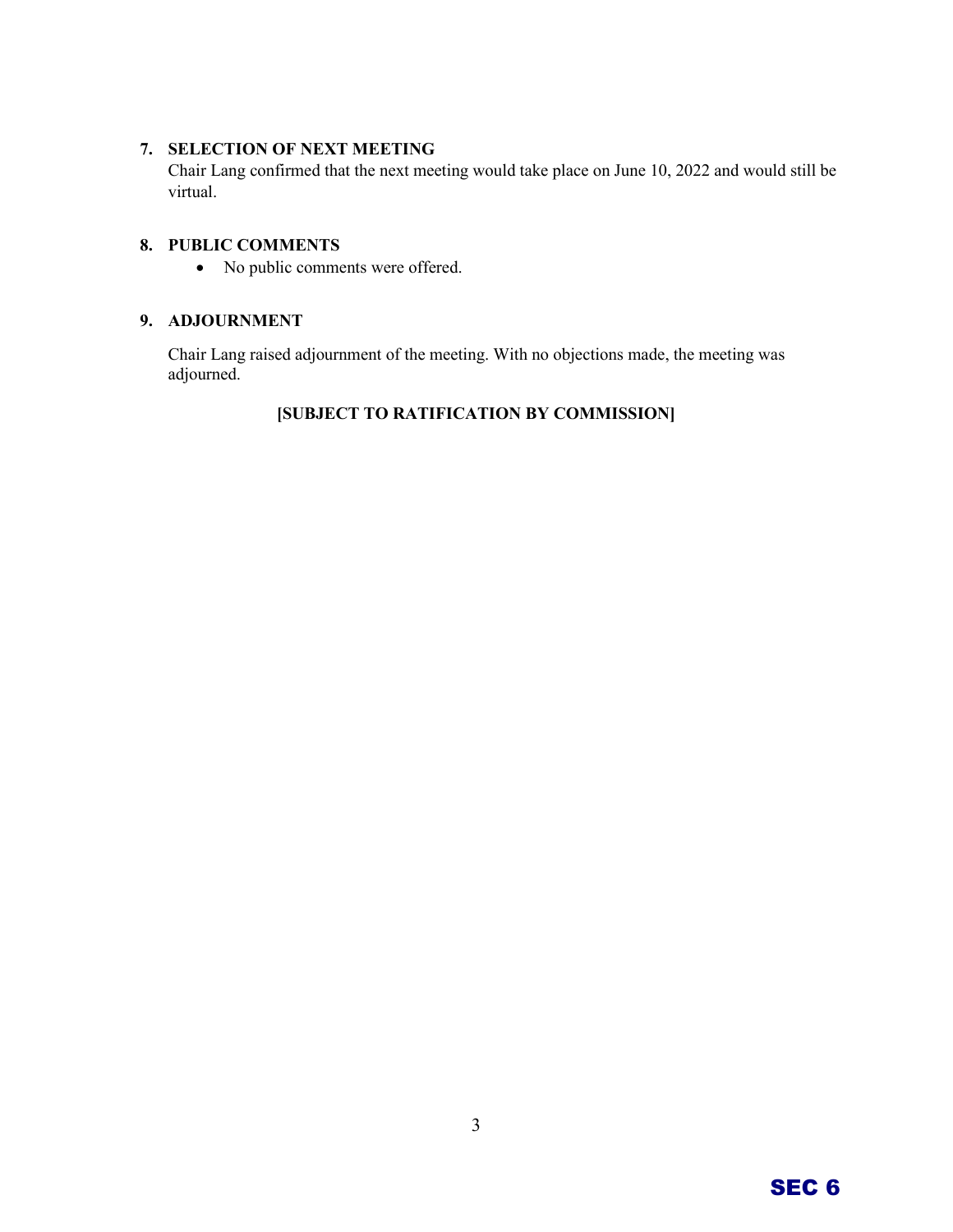

## STATE ETHICS COMMISSION

## **[Draft] ADVISORY OPINION NO. 2022-06**

## June [1](#page-8-0)0,  $2022<sup>1</sup>$

## **QUESTIONS PRESENTED**[2](#page-8-1)

- 1. During legislative sessions, are there any limitations on communications between a legislator and a lobbyist employed by an entity that either contracts with or employs the legislator?
- 2. Outside of legislative sessions, are there limitations on communications between a legislator and a lobbyist employed by an entity that either contracts with or employs the legislator?
- 3. Are there limitations on communications between a legislator and the board members or employees of an entity that either contracts with or employs the legislator?

<span id="page-8-0"></span><sup>&</sup>lt;sup>1</sup> This is an official advisory opinion of the State Ethics Commission. Unless amended or revoked, this opinion is binding on the Commission and its hearing officers in any subsequent Commission proceeding concerning a person who acted in good faith and in reasonable reliance on the opinion. NMSA 1978, § 10-16G-8(C).

<span id="page-8-1"></span> $2$  The State Ethics Commission Act requires a request for an advisory opinion to set forth a "specific set of circumstances involving an ethics issue." NMSA 1978, § 10-16G-8(A)(2) (2019). "When the Commission issues an advisory opinion, the opinion is tailored to the 'specific set' of factual circumstances that the request identifies." State Ethics Comm'n, Advisory Op. No. 2020-01, at 1-2 (Feb. 7, 2020) (quoting § 10-16G-8(A)(2)). For the purposes of issuing an advisory opinion, the Commission assumes the facts as articulated in a request for an advisory opinion as true and does not investigate their veracity.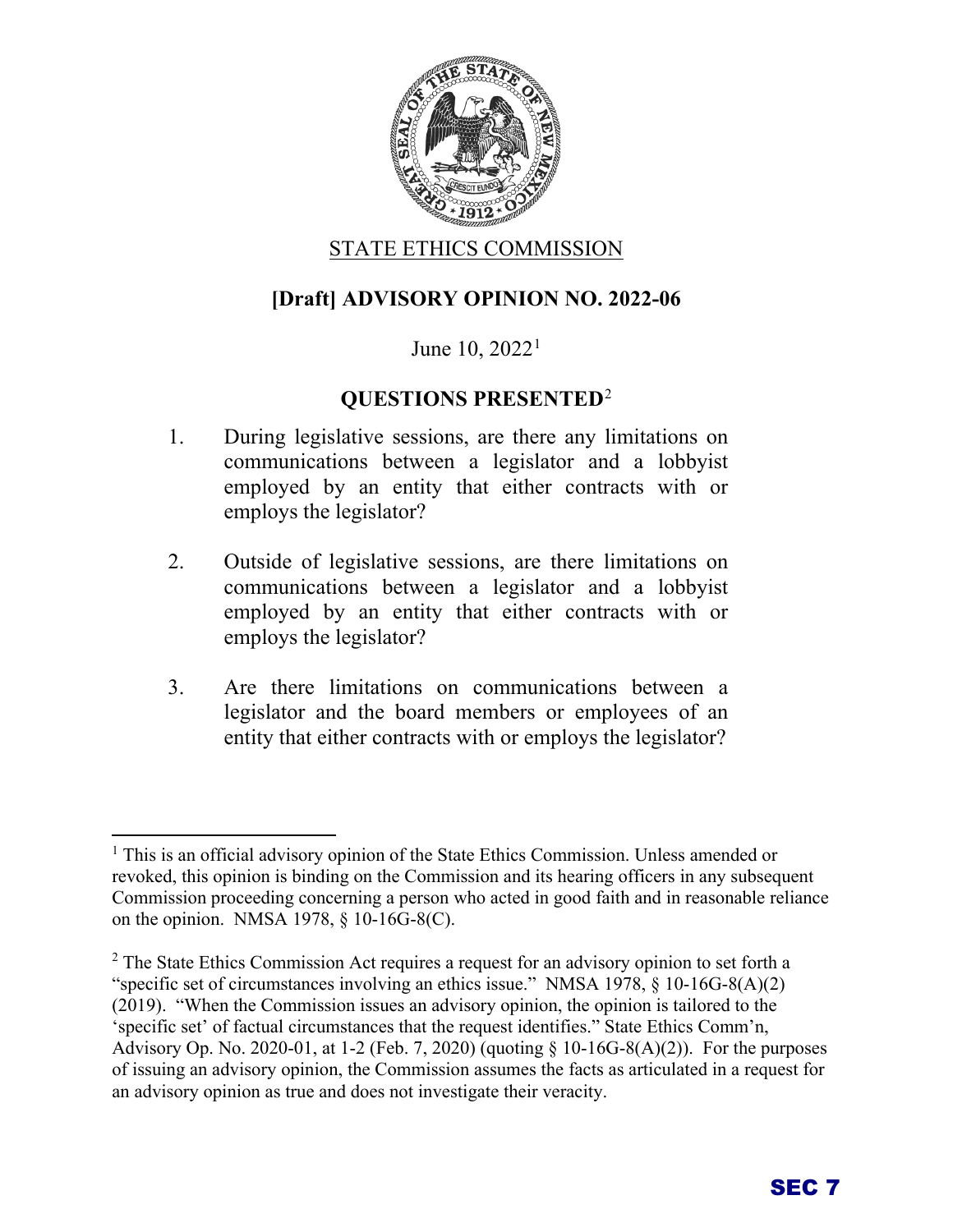## **ANSWERS AND ANALYSIS**

#### **No, to each question.**

New Mexico's ethics statutes, including the Lobbyist Regulation Act ("LRA"), NMSA 1978, §§ 2-11-1 to -10 (1977, as amended through 2021), and the Governmental Conduct Act ("GCA"), NMSA 1978, §§ 10-16-1 to -18 (1967, as amended through 2019), do not constrain any communications between a legislator and a lobbyist employed by an entity that contracts with or employs the legislator.<sup>[3](#page-9-0)</sup> Nor do the ethics statutes currently constrain communications between a legislator and the board members or employees of an entity that employs or contracts with the legislator.

While the ethics statutes do not limit communications between legislators and lobbyists, board members, or employees of entities that employ or contract with legislators, we nevertheless observe that a legislator's employment or contract relationship with an entity might give rise to a potential conflict of interest if the legislator is called to take legislative action that would affect the entity. The GCA address conflicts of interest and regulates the conduct of legislators in limited circumstances. Subsection 10-16-3(A), for example, provides that "[a] legislator or public officer or employee shall use the powers and resources of public office only to advance the public interest and not to obtain personal benefits or pursue private interest." § 10-16-3(A).

As we have counseled in Advisory Opinion 2021-07 (Apr. 2, 2021), and Advisory Opinion 2021-08 (June 4, 2021), the GCA does not require that legislators recuse from a vote on legislation that implicates a conflict of interest, such as a bill that would affect the financial health of an entity that employs or contracts with a legislator. A legislator's *voluntary* recusal on matters affecting a legislator's interest, however, would likely defeat a Subsection 10-16-3(A) claim that a legislator used the powers of their office to obtain personal gain. Separate from the issue of recusal, Section 10-16-3 indicates that a legislator should disclose



<span id="page-9-0"></span><sup>&</sup>lt;sup>3</sup>While the LRA does not limit communications between lobbyists and members of the legislature, it provides a framework requiring registration of lobbyists and disclosure of expenditures from lobbyists to legislators. *See, e.g.*, § 2-11-6 (requiring lobbyists or lobbyist employers to report expenditures made in connection with lobbying).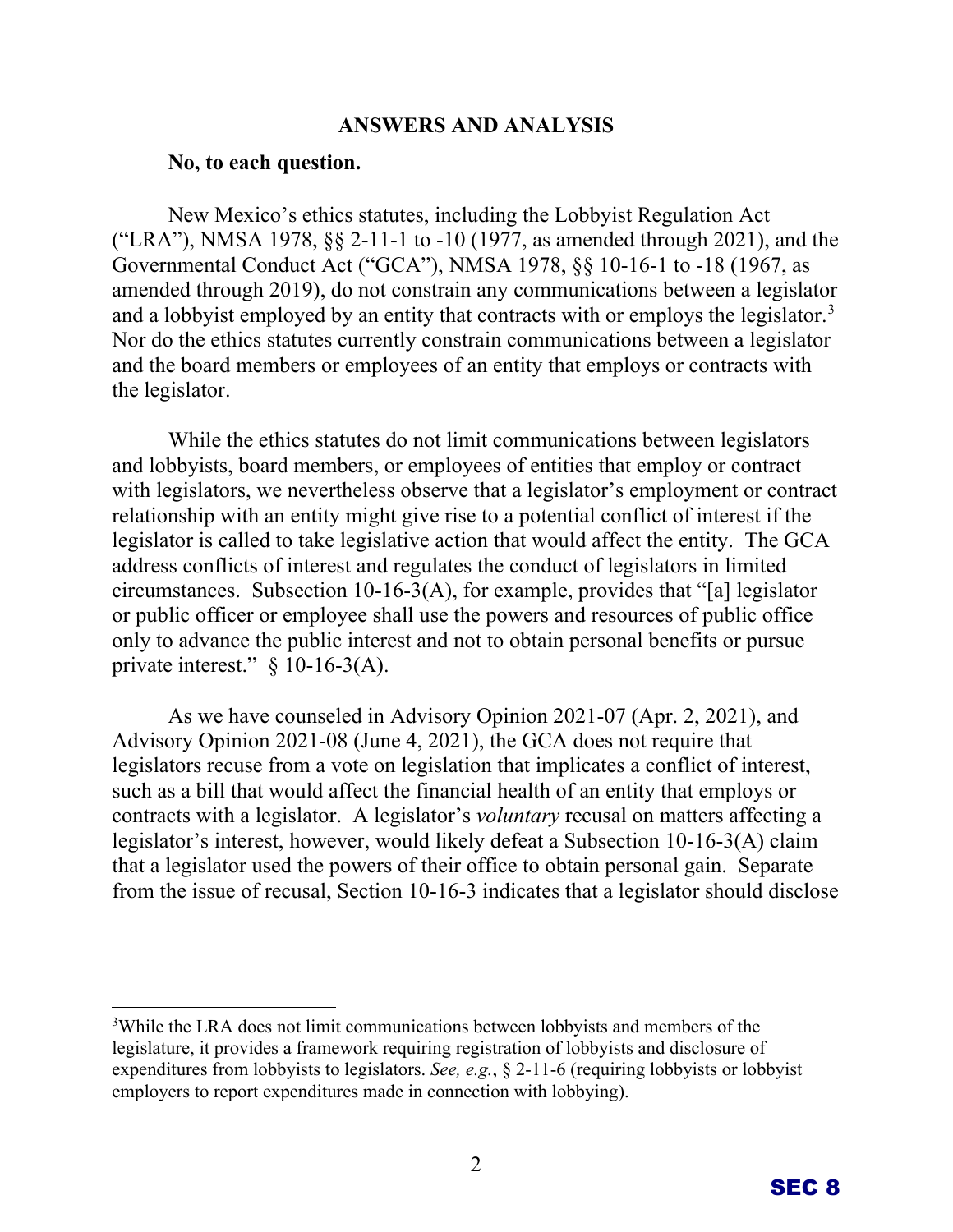any conflict of interest. *See* NMSA 1978, § 10-16-3(C); *accord* House Rule 26-  $1(A).<sup>4</sup>$  $1(A).<sup>4</sup>$  $1(A).<sup>4</sup>$ 

## **CONCLUSION**

No ethics statute requires any "limitations on communications" between a legislator and the lobbyists, board members, or employees of an entity that employs or contracts with the legislator. Under the LRA, lobbyists must make required disclosures. And, under the GCA, legislators must disclose any conflict of interest and use the powers of their legislative office only to advance the public interest.

**SO ISSUED.**

**HON. WILLIAM F. LANG, Chair JEFFREY L. BAKER, Commissioner STUART M. BLUESTONE, Commissioner HON. GARREY CARRUTHERS, Commissioner HON. CELIA FOY CASTILLO, Commissioner RONALD SOLIMON, Commissioner JUDY VILLANUEVA, Commissioner**



<span id="page-10-0"></span><sup>&</sup>lt;sup>4</sup>We reaffirm what we counseled in Advisory Opinion 2021-08. Ideally, the disclosure contemplated by Subsection 10-16-3(C) should occur before the legislator votes on the legislation. Subsection 10-16-3(C) of the GCA does not specify how legislators, public officials and employees should disclose conflicts of interests. Accordingly, the Commission encourages each legislative chamber to adopt additional rules regarding the timing and content of disclosures of conflicts of interest. The Commission also encourages each chamber to adopt rules relating to the filing of statements of interests with the respective clerk of each legislative chamber.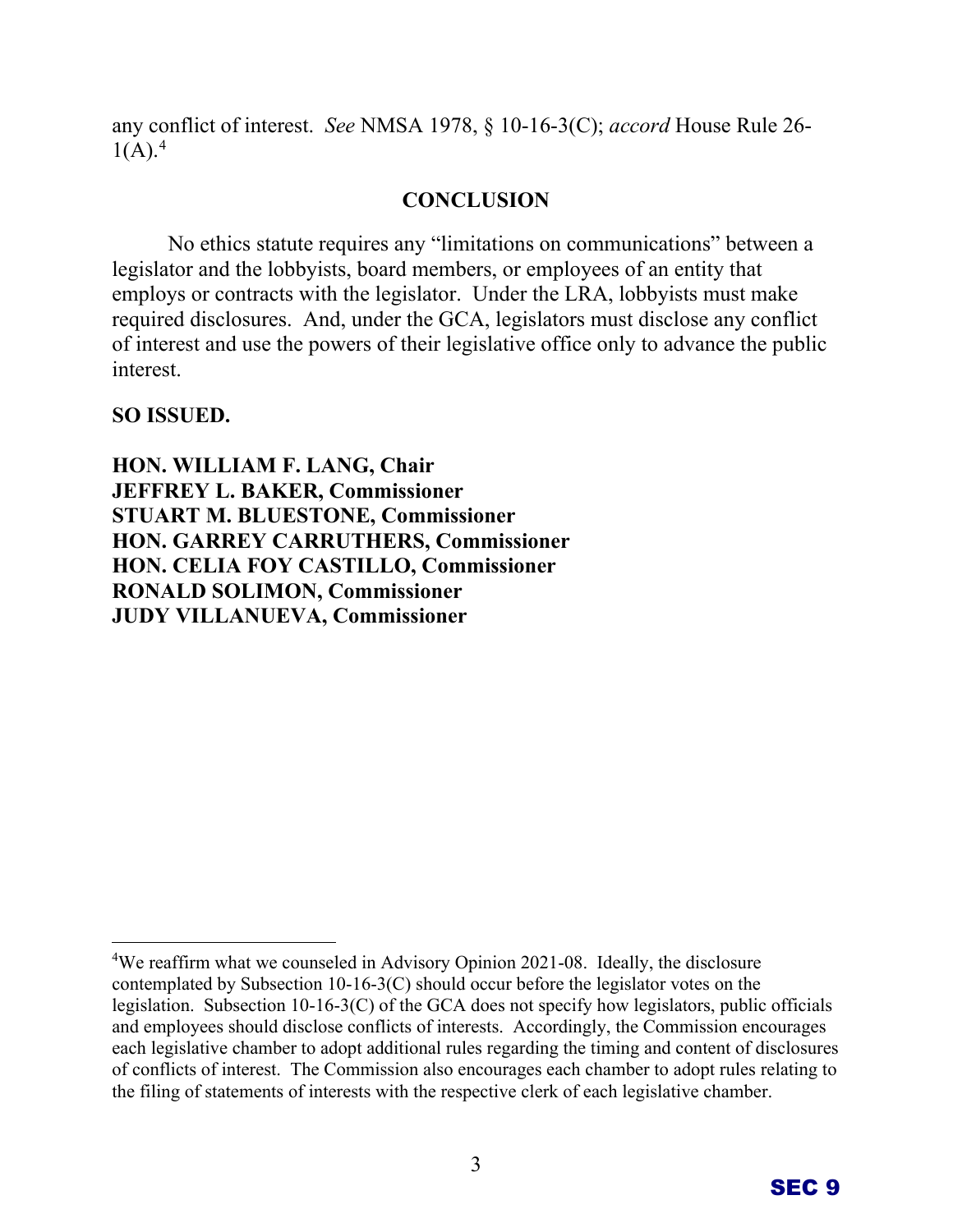

## STATE ETHICS COMMISSION

## **[Draft] ADVISORY OPINION NO. 2022-07**

June [1](#page-11-0)0,  $2022<sup>1</sup>$ 

## **QUESTION PRESENTED**[2](#page-11-1)

Under what circumstances is a contribution to a candidate or a candidate's campaign committee by a limited liability company, partnership, corporation, or other business entity attributable to an individual under Section 1-19- 34.7(D) of the Campaign Reporting Act?

## **ANSWER**

Under NMSA 1978, Section 1-19-34.7(D) (2019), a contribution to a candidate by a business entity is attributable to an individual in two circumstances: first, where an individual, who is the ultimate source of the funds, directs a contribution to a candidate through a business entity; second, where an individual both exercises control over a business entity and unilaterally causes the business



<span id="page-11-0"></span><sup>&</sup>lt;sup>1</sup> This is an official advisory opinion of the State Ethics Commission. Unless amended or revoked, this opinion is binding on the Commission and its hearing officers in any subsequent Commission proceeding concerning a person who acted in good faith and in reasonable reliance on the opinion. NMSA 1978, § 10-16G-8(C).

<span id="page-11-1"></span><sup>&</sup>lt;sup>2</sup> The State Ethics Commission Act requires a request for an advisory opinion to set forth a "specific set of circumstances involving an ethics issue." *See* NMSA 1978, § 10-16G-8(A)(2) (2019). "When the Commission issues an advisory opinion, the opinion is tailored to the 'specific set' of factual circumstances that the request identifies." State Ethics Comm'n, Advisory Op. No. 2020-01, at 1-2 (Feb. 7, 2020) (quoting § 10-16G-8(A)(2)). For the purposes of issuing an advisory opinion, the Commission assumes the facts as articulated in a request for an advisory opinion as true and does not investigate their veracity. On May 11, 2022, the Commission received a request for an advisory letter that detailed the issues as presented herein. *See* 1.8.1.9(B) NMAC. The request was submitted by two public officials with authority to request an opinion. *See generally* NMSA 1978, § 10-16G-8(A)(1); 1.8.1.9(B)(1) NMAC*.*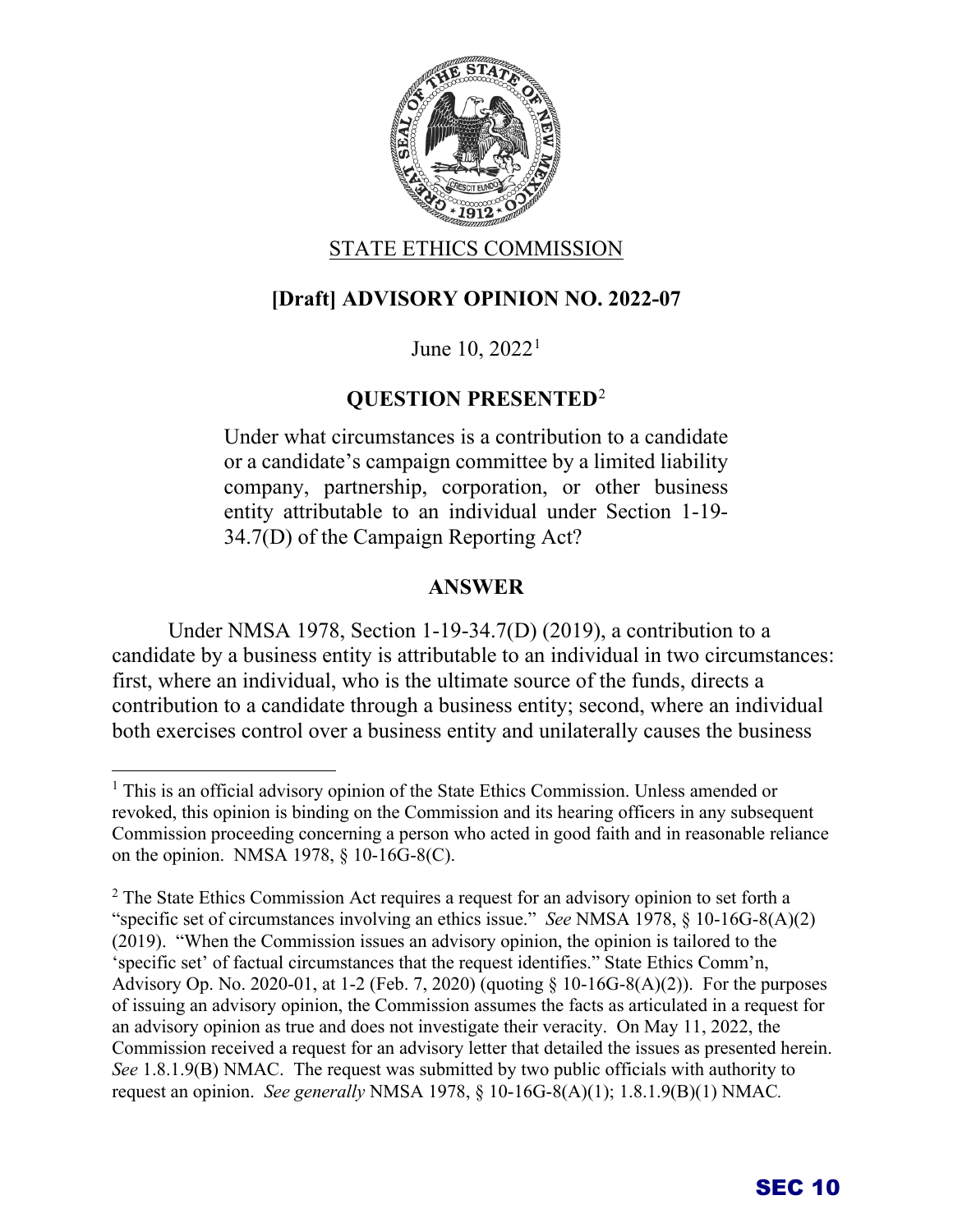entity to make a contribution to a candidate. In each circumstance, the business entity's contribution is attributable to the individual for the purposes of calculating the individual's aggregate contributions.

#### **ANALYSIS**

I.

The Campaign Reporting Act, NMSA 1978, §§ 1-19-26 to -37 (1976, as amended through 2021) ("CRA"), requires candidates and their campaign committees to disclose the persons from whom they received contributions and the amounts of those contributions. *See* NMSA 1978, § 1-19-27(A) (2016); § 1-19-31 (2019). There are several ways a person may contribute to a candidate: directly (*i.e.*, by a direct transfer of funds from a person to a campaign's account); through an "in-kind" contribution of goods or services; or through a "coordinated expenditure" on the candidate's behalf.<sup>[3](#page-12-0)</sup> No matter how a person contributes, the CRA limits the total amount that a person may contribute to a candidate in each election cycle. Currently those limits are \$20,800.00 to a candidate seeking election to the Office of the Governor and \$10,400.00 to a candidate seeking election to another office.[4](#page-12-1)

<span id="page-12-1"></span><sup>4</sup> The CRA limits the amounts a person may contribute to a non-gubernatorial candidate or candidates' campaign committee: \$5,200 per primary election cycle and \$5,200 per general election cycle. *See* NMSA 1978, § 1-19-34.7(A)(1). A candidate may solicit and accept contributions during the primary election cycle for use in the general election cycle, meaning that a candidate may solicit a \$10,400 contribution during the primary election cycle, so long as \$5,200 of that contribution is designated for use in the general election cycle. *See id.* The contribution limits are doubled for candidates seeking election to the Office of Governor, *see* § 1-19-34.7(B), and the contribution amounts increase over time in step with inflation, *see* § 1- 19-34.7(F). The per-election contribution limit is currently \$5,200. *See* New Mexico Secretary of State, Campaign Contribution Limits, [https://www.sos.state.nm.us/candidate-and](https://www.sos.state.nm.us/candidate-and-campaigns/how-to-become-a-candidate/campaign-contribution-limits/)[campaigns/how-to-become-a-candidate/campaign-contribution-limits/](https://www.sos.state.nm.us/candidate-and-campaigns/how-to-become-a-candidate/campaign-contribution-limits/) (last accessed Apr. 19, 2022). Accordingly, a person may currently contribute a *maximum* of \$20,800 total to a candidate seeking election to the Office of the Governor and \$10,400 total to a candidate seeking election to another office. The CRA prohibits candidates and their campaign committees from knowingly soliciting and accepting contributions that violate the contribution limits, including beyond-limits contributions given "directly or indirectly, including a contribution earmarked or



<span id="page-12-0"></span><sup>3</sup> *See* NMSA 1978, § 1-19-26(H) (2019) (defining "contribution"); § 1-19-26(I)(2) (2019) (defining "coordinated expenditure" as an expenditure made "at the request or suggestion of, or in cooperation, consultation or concert with, a candidate"); 1.10.13.7(M) NMAC (defining "inkind contribution" as "goods or services or anything of value contributed to a candidate or committee other than money").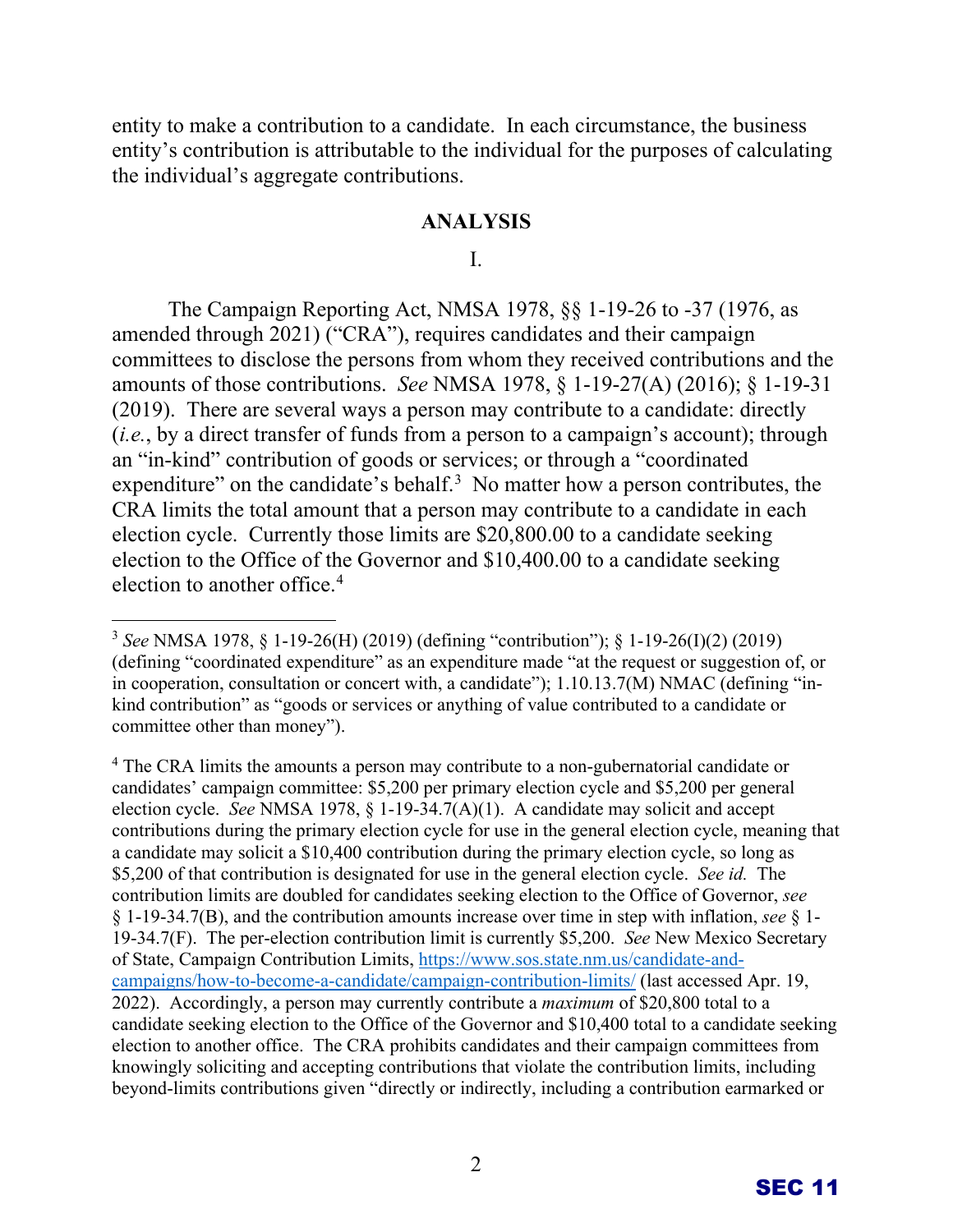To ensure that a person's aggregate contributions to a candidate comply with the CRA's contribution limits, the CRA includes an *attribution rule*. Section 1-19- 34.7(D) attributes contributions—whether given directly or indirectly to a candidate—to a specific person for the purposes of calculating that person's contribution totals and applying the contribution limits.<sup>[5](#page-13-0)</sup> When considering all the contributions attributable to a person, the CRA prohibits that person from making contributions beyond the statutory limits. *See* §§ 1-19-34.7(A)–(B), (D).

The CRA allows any "person" to make a contribution, *see* NMSA 1978, § 1- 19-34.7(A)(1) (2019), and it defines a "person" to mean "an individual or entity,"  $\delta$ 1-19-26(P). The CRA therefore suggests that, as persons, corporations and other business entities may make contributions to candidates running for elected office in New Mexico.<sup>[6](#page-13-1)</sup> A corporation, however, "can only act through its officers and

<span id="page-13-1"></span><sup>6</sup> The CRA's attribution rule is substantially similar the federal campaign-contribution attribution rule. *Compare* § 1-19-34.7(D) ("All contributions made by a person to a candidate, either directly or indirectly, including contributions that are in any way earmarked or otherwise directed through another person to a candidate, shall be treated as contributions from the person to the candidate"), *with* 52 U.S.C. § 30116 ("[A]ll contributions made by a person, either directly or indirectly, on behalf of a particular candidate, including contributions which are in any way earmarked or otherwise directed through an intermediary or conduit to such candidate, shall be treated as contributions from such person to such candidate."). But the question as to how the attribution rule applies to contributions from corporations has not arisen in federal law. Congress has long prohibited corporations or labor organizations from making contributions in connection with any federal election*. See* Tillman Act of 1907, Pub. L. No. 59-36, 34 Stat. 864 (codified as amended at 52 U.S.C. § 30118); *see also* 11 C.F.R. § 114.2(b). Federal law also dictates the circumstances when a contribution may be made by a limited liability company or a partnership. LLCs that have elected to be treated as a partnership and partnerships may make contributions to a candidate, but those contributions are attributed to both the partnership and to each partner of the partnership in proportion to his or her share of the partnership profits. *See* 11 C.F.R.  $\S$  110.1(e), (g)(2). A single natural person member LLC that does not elect corporation treatment by the IRS may make contributions to a candidate, but those contributions are attributable to the single member. 11 C.F.R. § 110.1(g)(4). Likewise, federal law generally permits contributions from living or testamentary trusts to candidates, but those contributions

otherwise directed or coordinated through another person, including a political committee[.]" NMSA 1978, § 1-19-34.7(E) (2019).

<span id="page-13-0"></span><sup>5</sup> *Cf. United States v. O'Donnell*, 608 F.3d 546, 554 (9th Cir. 2010) (interpreting similar language in 2 U.S.C. § 441a(a)(8), an analogous provision of the Federal Election Campaign Act Amendments of 1974, which reinstated contribution limits, as "providing guidance on accounting purposes of calculating an individual's contribution totals").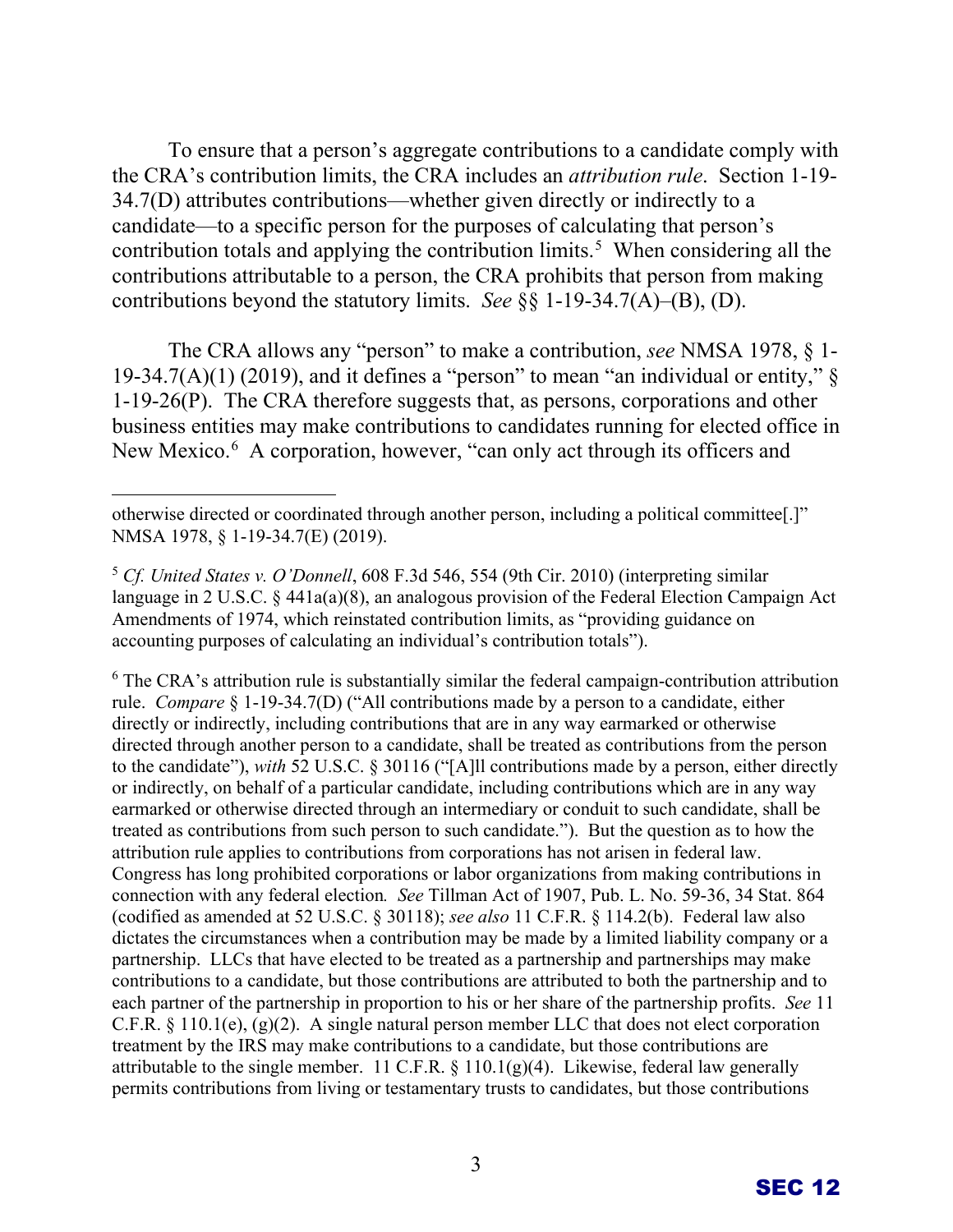g. Administrative Complaint No. 2022-020

Administrative Matters under Revised Uniform Law on Notarial Acts:

- a. In re notary public commission of Samaniego, 2002-03
- b. In re notary public commission of Perenon-NP-05
- c. In re rotary public commission of Bratcher f/k/a Steven8022-NP-08

| 12. Resolutions related to commission authorization of demand and civil<br>enforcement actions |     |
|------------------------------------------------------------------------------------------------|-----|
| (Farris)                                                                                       | Yes |
| 13. Discussion of next meeting<br>(Lang)                                                       | No. |
| 14. Public Comment                                                                             | No. |
|                                                                                                |     |

15. Adjournment

For inquires or spcial assistance, please contact Suha Musa at Ethics.Commission@state.nm.us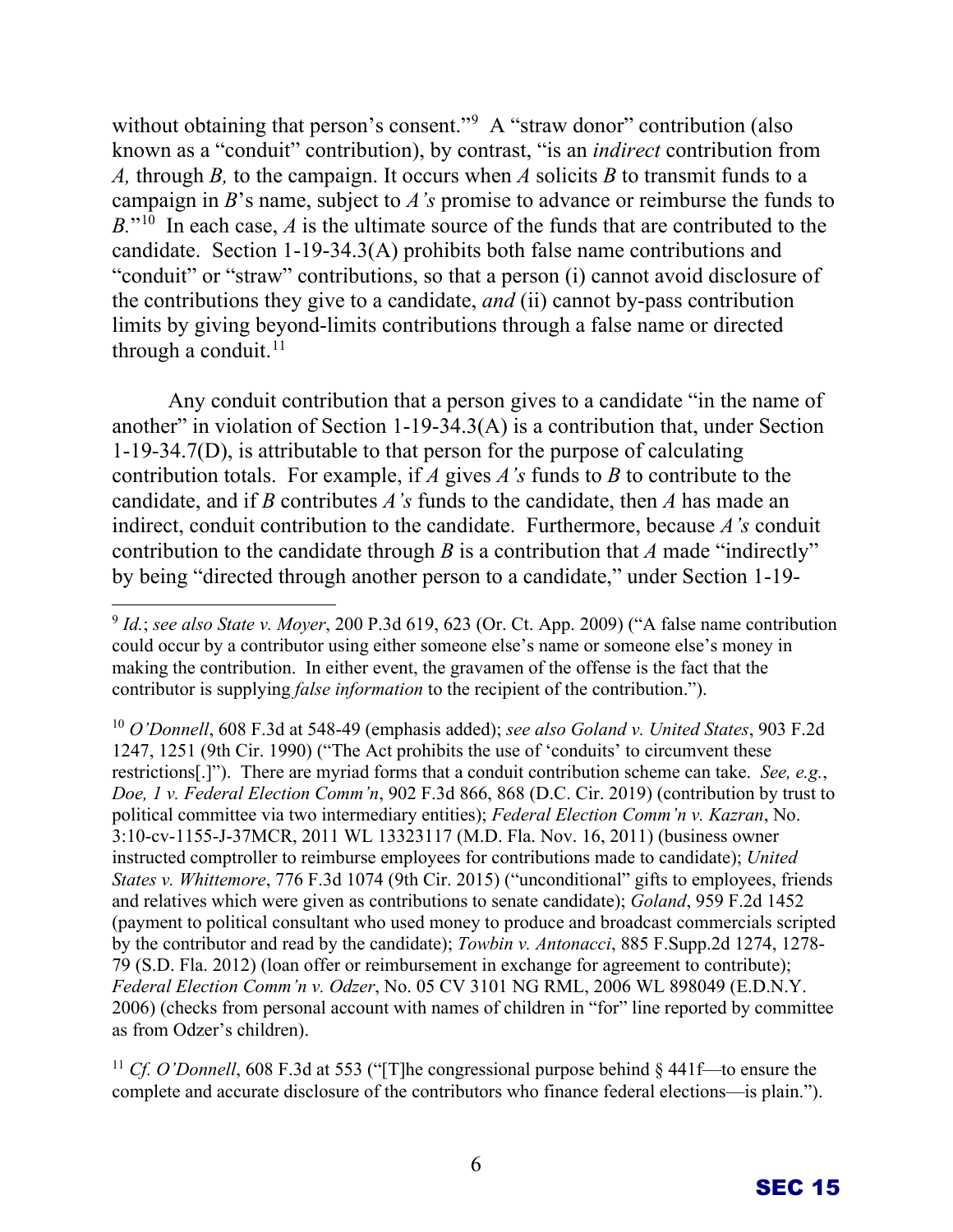# STATE ETHICS COMMISSION

Hon. William F. Lang, Chair Jeffrey L. Baker, Member Stuart M. Bluestone, Member Hon. Garrey Carruthers, Member Hon. Celia Foy Castillo, Member Ronald Solimon, Member Dr. Judy Villanueva, Member

Friday, June 10, 2022, 9:00 a.m. to 12:00 p.m. (Mountain Time)

 $Rbl$  ic Meeting  $fia Zoom$ :

Join Zom through internet

browser: https://us02web.zoom.us/j/89881513617?pwdKlnVmQMlh0RmdoeGJyUUETTZ

6UT09

Meeting ID: 898 8151 3617 Dial In Number: (346 248 7799) Password: SEC365 One-tap Dial in Number: +2532158782,,89881513617#,,058723#

Chairman Lang Calls the Meeting to Order

- 1. Roll Call
- 2. Approval of Agenda
- 3. Approval of Minutes of May 11, 2022 Commission Meeting

| <b>Commission Meeting Items</b>          | <b>Action Required</b> |
|------------------------------------------|------------------------|
| 4. Introduction of new staff<br>(Farris) | No                     |
| 5. Advisory Opinion 2022-06<br>(Branch)  | Yes                    |
| 6. Advisory Opinion 2022-07<br>(Farris)  | Yes                    |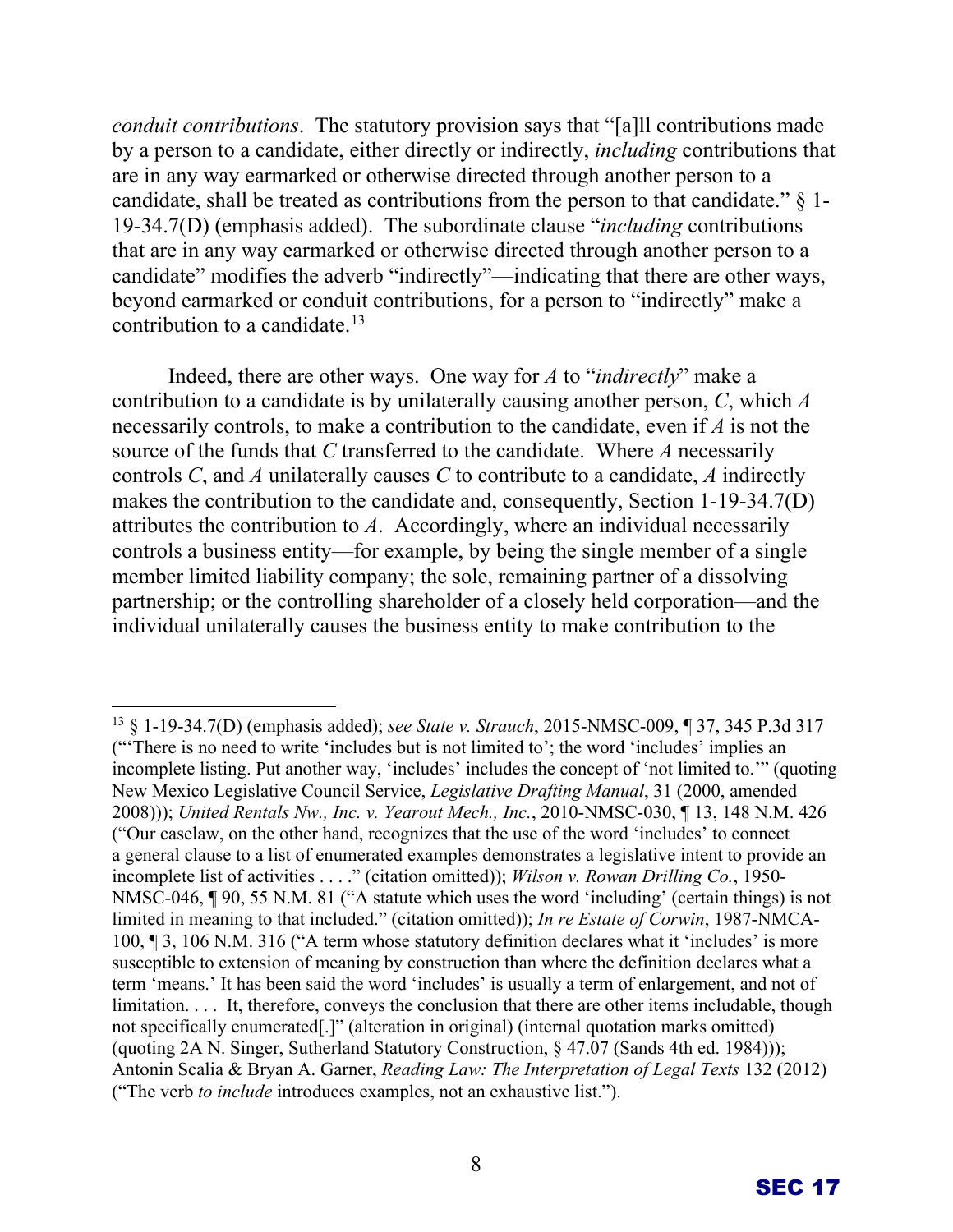candidate, then Section 1-19-34.7(D) attributes the contribution to the individual for the purposes of calculating the individual's total contributions.[14](#page-19-0)

Not only does this reading follow from a textual analysis of Section 1-19- 34.7(D), the CRA's purpose supports it. An overarching purpose of the CRA is to deter *quid pro quo* corruption and the appearance thereof.<sup>15</sup> The statute accomplishes this objective in two ways. First, Section 1-19-31 requires candidates and their campaign committees to disclose who has contributed to their campaign and the amounts of those contributions. Second, Section 1-19-34.7(A)– (B) imposes limits on the total contributions a person can make to a candidate during an election cycle. By allowing public insight into the contributions to candidates, the public is made aware of contributions that could invite or suggest a *quid pro quo* relationship.

The CRA's attribution rule works in service of the CRA's purposes, attributing not only a person's direct contributions to their totals, but also their indirect contributions, so that a person cannot avoid disclosure or skirt the

<span id="page-19-0"></span><sup>&</sup>lt;sup>14</sup> Where business entities are involved, the consideration of whether an individual unilaterally controls a business is equally if not more important as the consideration of the "source" of the funds. Consistent with Section 1-19-34.7(D)'s textual indication that conduit contributions are one, non-exhaustive example of "indirectly" made contributions, where an individual controls a business entity, the individual can make a conduit contribution through the business entity or, alternatively, exercise control over the business's funds to cause the business to make a contribution to a candidate. For example, where an individual necessarily controls a business entity, the individual could decide *either* to cause the business to make a monetary distribution to herself personally *or* to make an equivalent contribution to a gubernatorial candidate. Where the individual causes a distribution to herself, the CRA would prohibit the individual from subsequently transferring the same funds back to the business and directing the business to contribute to a candidate. *See* § 1-19-34.3(A). Further, the CRA's attribution rule would attribute that conduit contribution back to the individual. *See* § 1-19-34.7(D). But the application of the CRA's attribution rule does not depend on this sequence. Indeed, in this hypothetical example, what calls for attribution is not only that the individual *first* causes the business to make a monetary distribution to their personal account (such that, at some point, the individual was the "source" of the funds) and *subsequently* transfers the money back to the business to fund and direct the contribution to the candidate. Rather, what calls for attribution is that the individual ultimately controls how the business expends the business's funds and exercises that control to make a contribution to a candidate.

<span id="page-19-1"></span><sup>15</sup> *Cf. Buckley v. Valeo*, 424 U.S. 1, 26-27 (1976) (concluding that the Federal Election Campaign Act's contribution limits are supported by the purposes of deterring *quid pro quo* corruption and the appearance thereof).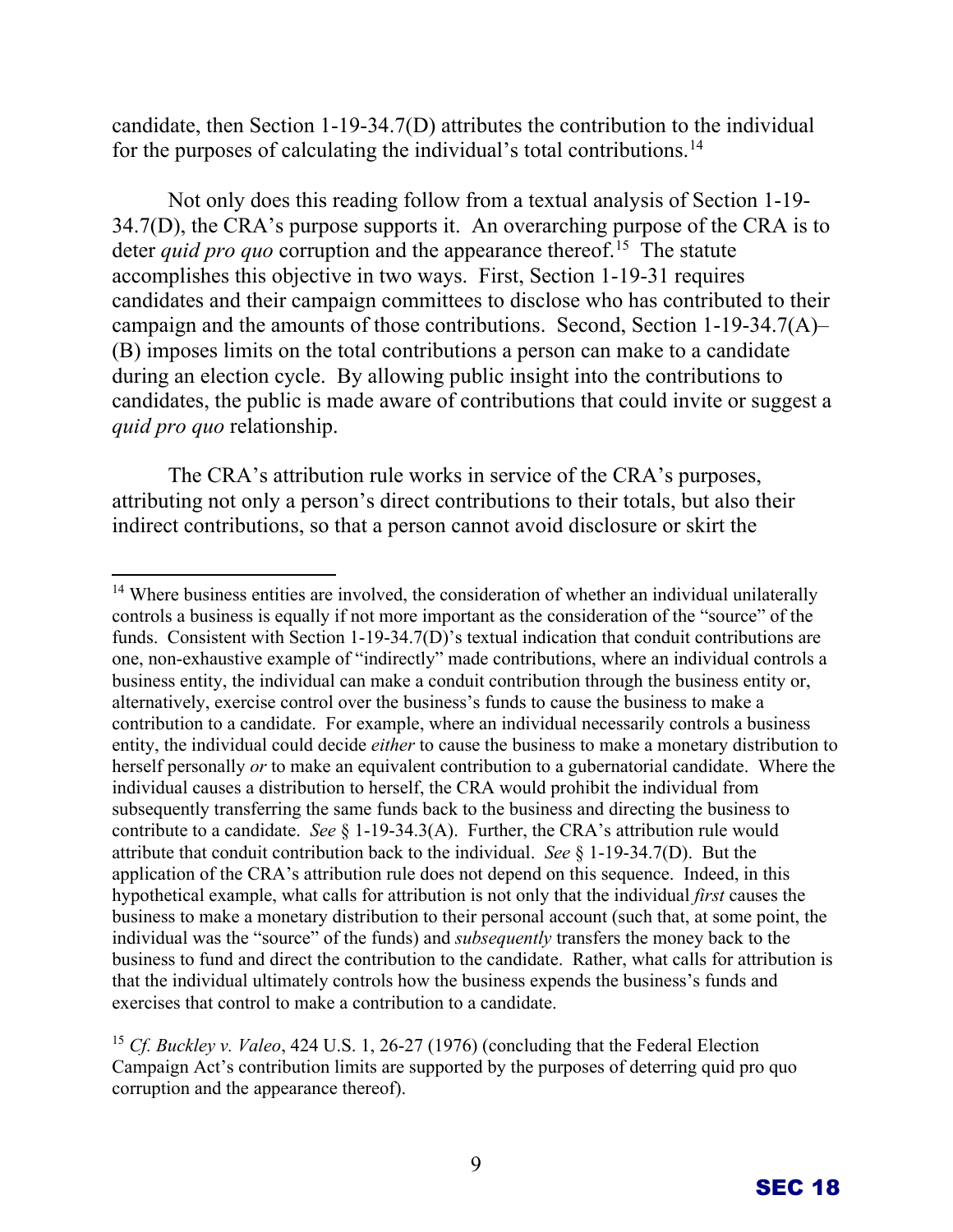contribution limits by either (i) directing contributions through another person, or (ii) unilaterally causing a business entity the individual controls to make contributions it would not have otherwise made. If the CRA's attribution rule did not reach controlled contributions, then persons with sophistication and means could easily avoid the contribution limits by directly contributing to a candidate the maximum allowable in their own name (*i.e.*, \$20,800.00 in a gubernatorial election), and then unilaterally causing business entities which they necessarily control to also make additional contributions to the candidate in the businesses' names. But the CRA's contribution limit is not meant to be skirted or ignored; the main purpose of the CRA's attribution rule is to ensure otherwise.

In sum, under Section 1-19-34.7(D), a business entity's contribution is attributable to an individual in two circumstances. First, if an individual, who is the ultimate source of the funds, directs a contribution to a candidate through a business entity, then the business entity may still make the contribution, but the contribution is attributable to the individual for the purposes of calculating the individual's total contributions. Second, if an individual both exercises control over a business entity and unilaterally causes the business entity to make a contribution, the CRA still permits the entity to make the contribution, but the contribution is nevertheless attributable to the individual for the purposes of calculating contribution totals.

III.

Our conclusion as to when Section 1-19-34.7(D) operates to attribute a business entity's contribution to an individual is relatively narrow. The foregoing analysis should not be confused with more sweeping generalizations, two of which we distinguish.

First, even though all business entities must necessarily act through individual agents, *see, e.g.*, *Bourgeous*, 1994-NMSC-038, ¶ 11, Section 1-19- 34.7(D) does not attribute all contributions by a business entity to an individual as a contribution the individual "indirectly" made. We do not suggest as much. Indeed, there are ready examples in which Section 1-19-34.7(D) would *not* attribute a business entity's contribution to any person other than the business entity. For example, where a partnership, in which no partner holds a controlling share, votes to make a contribution to a candidate and subsequently makes the contribution, no individual both necessarily exercises control over the partnership and unilaterally caused the partnership to make the contribution. In that circumstance, under Section 1-19-34.7(D), the partnership would have directly

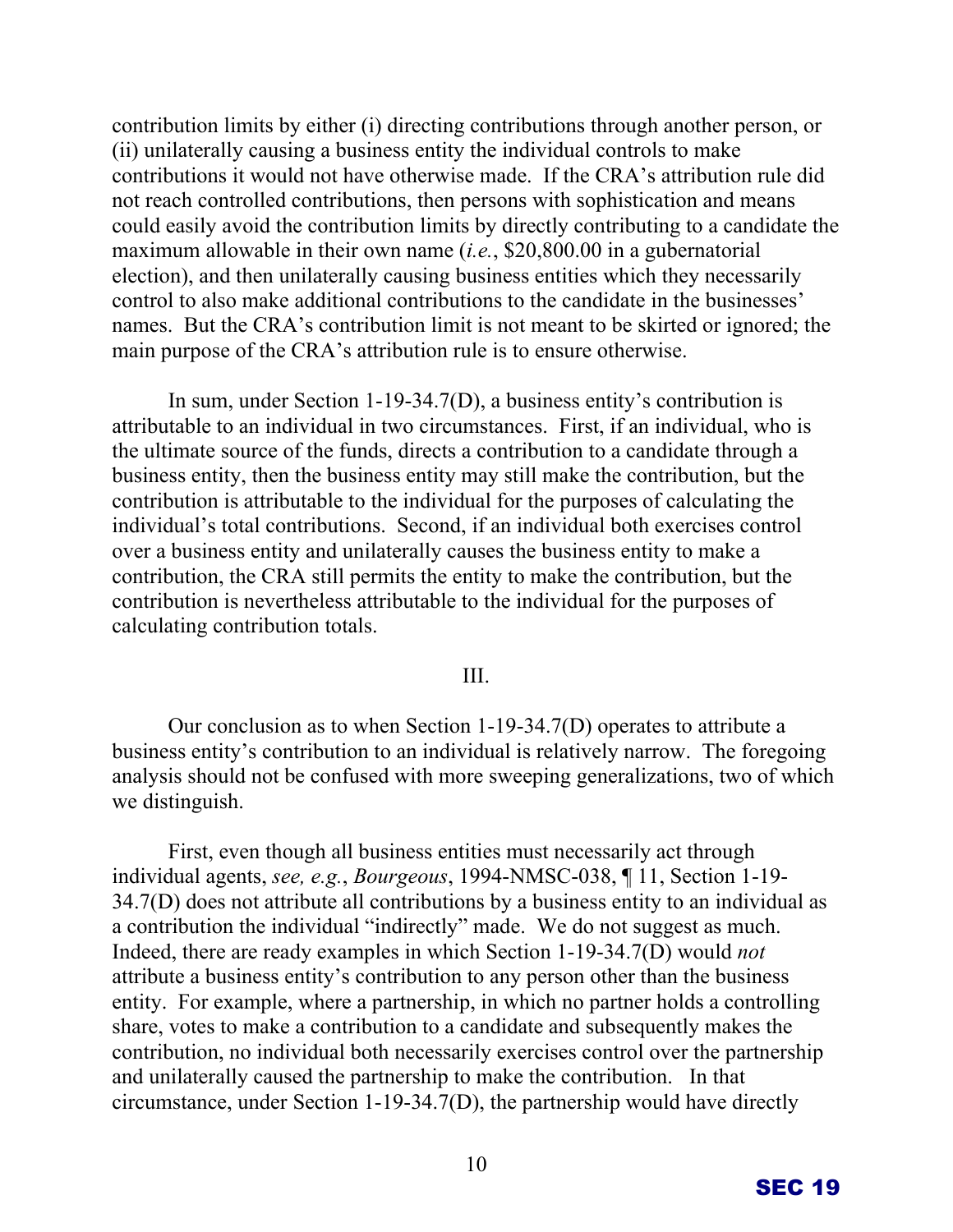made the contribution and no individual would have indirectly made it; accordingly, the contribution would be attributable to the partnership. Similarly, where a corporation has multiple shareholders, none of which hold a majority of shares, and the corporation, acting through an agent, makes a contribution to a candidate, no single individual both necessarily exercises control over the corporation and may unilaterally cause the corporation to make a contribution. In that circumstance, under Section 1-19-34.7(D), the corporation's contribution would be attributable only to the corporation.

Second, the foregoing analysis does not imply that business entities may not make within-limits contributions to candidates. We emphasize that business entities, as persons under the CRA, may make contributions to candidates. *See* §§ 1-19-26(P) & 1-19-34.7(A)(1). We also do not question the basic proposition of corporate law that a corporation is a legal entity separate from its shareholders.<sup>[16](#page-21-0)</sup> But the obvious propositions that business entities are both persons under the CRA and separate legal entities from the individuals who are their shareholders, officers and directors do not end the inquiry with respect to the application of the CRA's attribution rule. Rather, they begin it. The text of the attribution rule makes clear that the rule applies in circumstances where there are at least two separate persons—*i.e.*, a "person" who makes a contribution and a separate "person" to whom the contribution might be attributable for purposes of calculating aggregate campaign contributions. Moreover, because a "person" under the CRA includes individuals and entities, *see* § 1-19-26(P), it is indisputable that the attribution rule, by using the term "person," applies to contributions made by both individuals and entities.

In the vast majority of circumstances, the operation of the CRA's attribution rule will not affect the ability of either business entities or persons who control them to contribute to candidates in New Mexico elections covered by the CRA. In very narrow circumstances, however, the operation of the CRA's attribution rule, in combination with the CRA's contribution limits, constrains the ability of some business entities to make contributions. An example illustrates the point. Suppose an individual makes the maximum allowable \$20,800.00 contribution to a gubernatorial candidate during an election cycle. Suppose also that the individual, not satisfied with that demonstration of support, directs an additional \$10,000.00 of the individual's funds to the candidate through a single-member limited liability

<span id="page-21-0"></span><sup>16</sup> *See Scott v. AZL Res., Inc.*, 1988-NMSC-028, ¶ 6, 107 N.M. 118.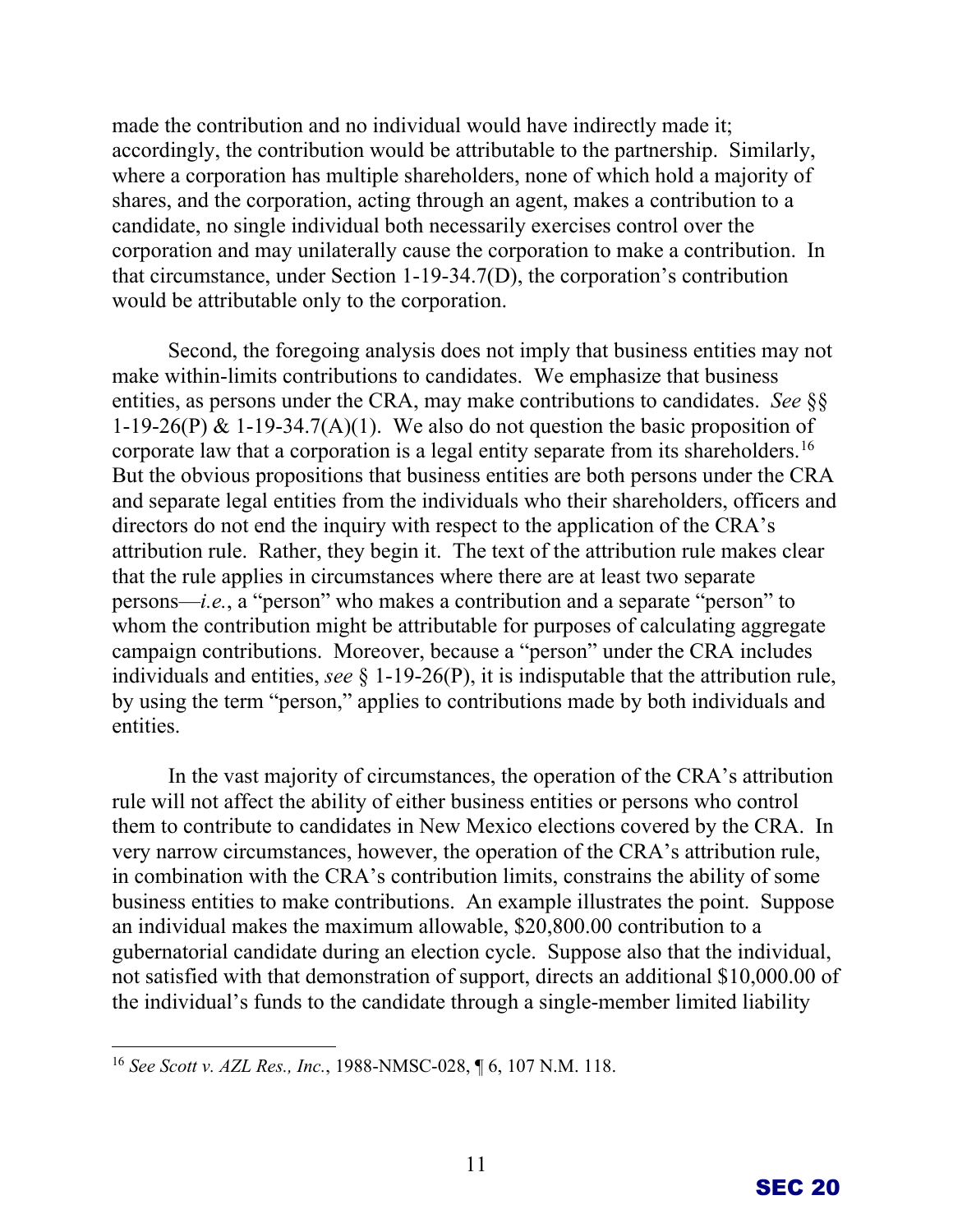company that the individual controls, in violation of Section 1-19-34.3(A). Even though the company directly makes the contribution, because the contribution is "indirectly" made by the individual, the \$10,000.00 is attributable to the individual for the purposes of calculating the individual's total contributions. After proper attribution, the individual's total contributions exceed the CRA's contributions limits, with a consequence that the individual is potentially liable for a civil penalty and the candidate committee is liable to forfeit the excess contribution of \$10,000.00, *see* NMSA 1978, § 1-19-34.6(B) (2021), potentially to the public election fund, *see* NMSA 1978, § 1-19-34.7(G) (2019).

In some circumstances, it might not be possible for a business entity to make a contribution that is not also a contribution that an individual indirectly makes. This is likely the case with a single-member limited liability company, especially one that shares an operating account with the single member. In that situation, the operation of the CRA's attribution rule and contribution limits would constrain the business entity's ability to make a contribution—but only where the individual who exclusively and unilaterally controls the business entity already made the maximum allowable contribution. Thus, in narrow circumstances, in which an individual who unilaterally controls a business entity has already made a maximum allowable contribution, the CRA's attribution rule and contribution limits, working together, constrain the ability of the business entity to make contributions.

The CRA contemplates this constraint. Considering that the attribution rule, Section 1-19-34.7(D), directly follows the contribution limits, Section 1-19-  $34.7(A)$  through (C), the CRA's structure suggests that, as a consequence of the attribution rule, some indirectly made contributions, when properly attributed, exceed contribution limits and, thus, are not permitted. Indeed, the purpose of the CRA is to allow persons to make contributions that are both disclosed and within limits, so that the public can see who is contributing to candidates and have confidence that no single person is making contributions that, in aggregate, invite or suggest a *quid pro quo* relationship. In furtherance of that purpose, Section 1- 19-34.7 fairly contemplates that some contributions, including some contributions from business entities, when properly attributed, are impermissible. By contrast, the CRA's purpose is *not* to allow every business entity to make a maximum contribution, irrespective of how the business entity is controlled or where its funds originated, thereby allowing certain individuals to skirt the contribution limits and candidates to distinguish between their supporters and their real friends.